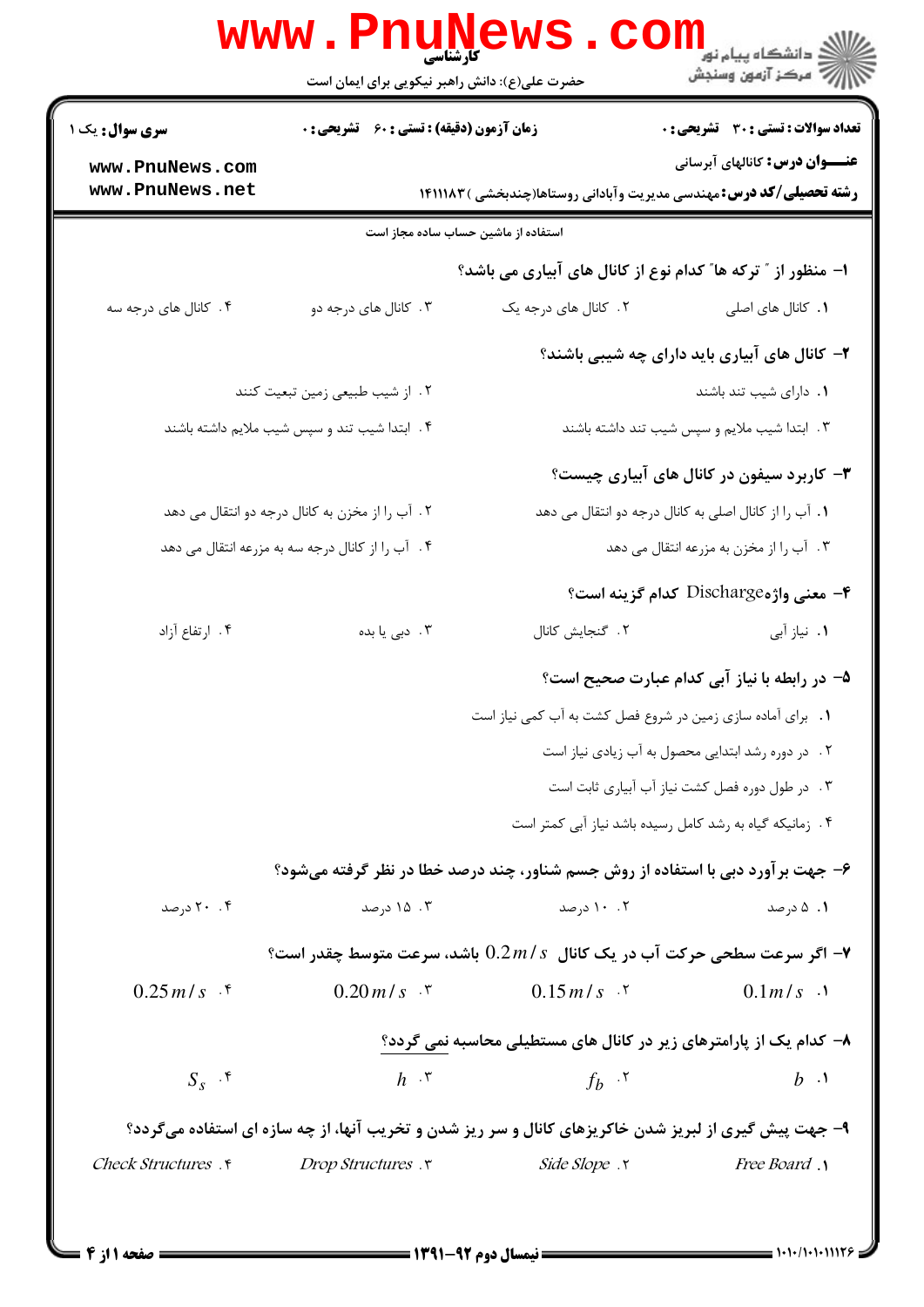|                                                                                                                    | www.PnuNews.<br>حضرت علی(ع): دانش راهبر نیکویی برای ایمان است |                                                                                                               | رد دانشڪاه پيام نور <mark>− −</mark><br>ا∛ مرکز آزمون وسنجش |
|--------------------------------------------------------------------------------------------------------------------|---------------------------------------------------------------|---------------------------------------------------------------------------------------------------------------|-------------------------------------------------------------|
| <b>سری سوال : ۱ یک</b>                                                                                             | زمان آزمون (دقیقه) : تستی : 60 ٪ تشریحی : 0                   |                                                                                                               | <b>تعداد سوالات : تستی : 30 ٪ تشریحی : 0</b>                |
| www.PnuNews.com<br>www.PnuNews.net                                                                                 |                                                               | <b>رشته تحصیلی/کد درس:</b> مهندسی مدیریت وآبادانی روستاها(چندبخشی )۱۴۱۱۱۸۳                                    | <b>عنـــوان درس:</b> کانالهای آبرسانی                       |
|                                                                                                                    |                                                               | ∙ا− در رابطه با شیب جانبی کانال ها کدام عبارت صحیح است؟                                                       |                                                             |
|                                                                                                                    |                                                               | 1. شیب جانبی کانال های با مصالح شنی، می تواند تندتر از کانال های با مصالح رسی باشد                            |                                                             |
|                                                                                                                    |                                                               | ٢. كانال هاى با پوشش آجر يا بتن مى توانند داراى شيب جانبى قائم باشند                                          |                                                             |
|                                                                                                                    |                                                               | ۰۳ شیب جانبی ۱:۲ یعنی اینکه به ازای یک واحد افزایش طول افقی، دو واحد افزایش ارتفاع وجود دارد                  |                                                             |
|                                                                                                                    |                                                               | ۰۴ از تقسیم عرض خاکریز به ارتفاع خاکریز، شیب جانبی بدست می آید                                                |                                                             |
| ا – اگر در یک کانال ذوزنقه ای، عرض سطح آزاد آب $1.8\,$ ، عرض بستر $\,cm\,$ ، عمق آب $30\,cm\,$ باشد، سطح مقطع $\,$ |                                                               |                                                                                                               | چند متر مربع است؟                                           |
| $0.44 m^2$ .*                                                                                                      | $0.36 m^2$ . $\sqrt{ }$                                       | $0.25 m^2$ . <sup>7</sup>                                                                                     | $0.15 m^2$ <sup>1</sup>                                     |
|                                                                                                                    |                                                               | ا اگر در یک کانال ذوزنقه ای سطح مقطع $0.25\,$ و دبی $0\,l$ / $s$ باشد، سرعت حرکت آب چند متر بر ثانیه است $^2$ |                                                             |
| $0.5 m/s$ f                                                                                                        | $0.4 \, m/s$ $\cdot$ $\cdot$                                  | $0.3 m/s$ . T                                                                                                 | $0.2 m/s$ .                                                 |
|                                                                                                                    |                                                               | ۱۳- در طراحی اولیه کانال، شیب طولی معمولاً در چه محدودهای در نظر گرفته میشود؟                                 |                                                             |
| ۰/۱۰ - ۰/۱۰ $\sim$ رصد $\cdot$                                                                                     | ۰/۱۰ - ۰/۱۰ درصد                                              | ۰/۰۵ -۰/۱۵ درصد                                                                                               | ۰/۰۵ - ۰/۱۰ درصد                                            |
|                                                                                                                    |                                                               |                                                                                                               | 1۴– كدام گزينه معنى واژهLeakage است؟                        |
| ۰۴ فرسایش                                                                                                          | ۰۳ نشت                                                        | ۰۲ سر ریز                                                                                                     | ۰۱ نفوذ                                                     |
|                                                                                                                    |                                                               | ۱۵- نصب خروجی اضطراری در دیواره کانال ها در مورد کدام گزینه انجام می گیرد؟                                    |                                                             |
| ۰۴ سر ریز                                                                                                          | ۰۳ نفوذ                                                       | ۰۲ تراوش                                                                                                      | ۰۱ نشت                                                      |
|                                                                                                                    |                                                               | ۱۶– کدام قسمت یک کانال بدون پوشش، فرسایش پذیر تر است؟                                                         |                                                             |
| ۴. مقاطع پایین دست                                                                                                 | ۰۳ کناره های کانال                                            | ۰۲ بستر کانال                                                                                                 | <b>۱.</b> مقاطع بالا دست                                    |
|                                                                                                                    |                                                               | ۱۷- بررسی و بازبینی کدام نوع کانال ها می تواند توسط کشاورزان بهره بردار انجام گیرد؟                           |                                                             |
| ۰۴ کانال های درجه سه                                                                                               | ۰۳ کانال های درجه دو                                          | ۲. کانال های درجه یک                                                                                          | <b>۱.</b> کانال های اصلی                                    |
|                                                                                                                    |                                                               |                                                                                                               | <b>۱۸</b> – از شابلون به چه هدفی استفاده می گردد؟           |
|                                                                                                                    | ٢. حفظ شكل اصلى مقطع عرضى كانال                               |                                                                                                               | ۰۱ متراکم نمودن منافذ موجود در خاکریز کانال                 |
|                                                                                                                    | ۰۴ بازسازي مقاطع فرسايش يافته كانال                           |                                                                                                               | ۰۳ برداشتن رستنی ها و بوته ها و رسوبات کانال                |
|                                                                                                                    |                                                               |                                                                                                               |                                                             |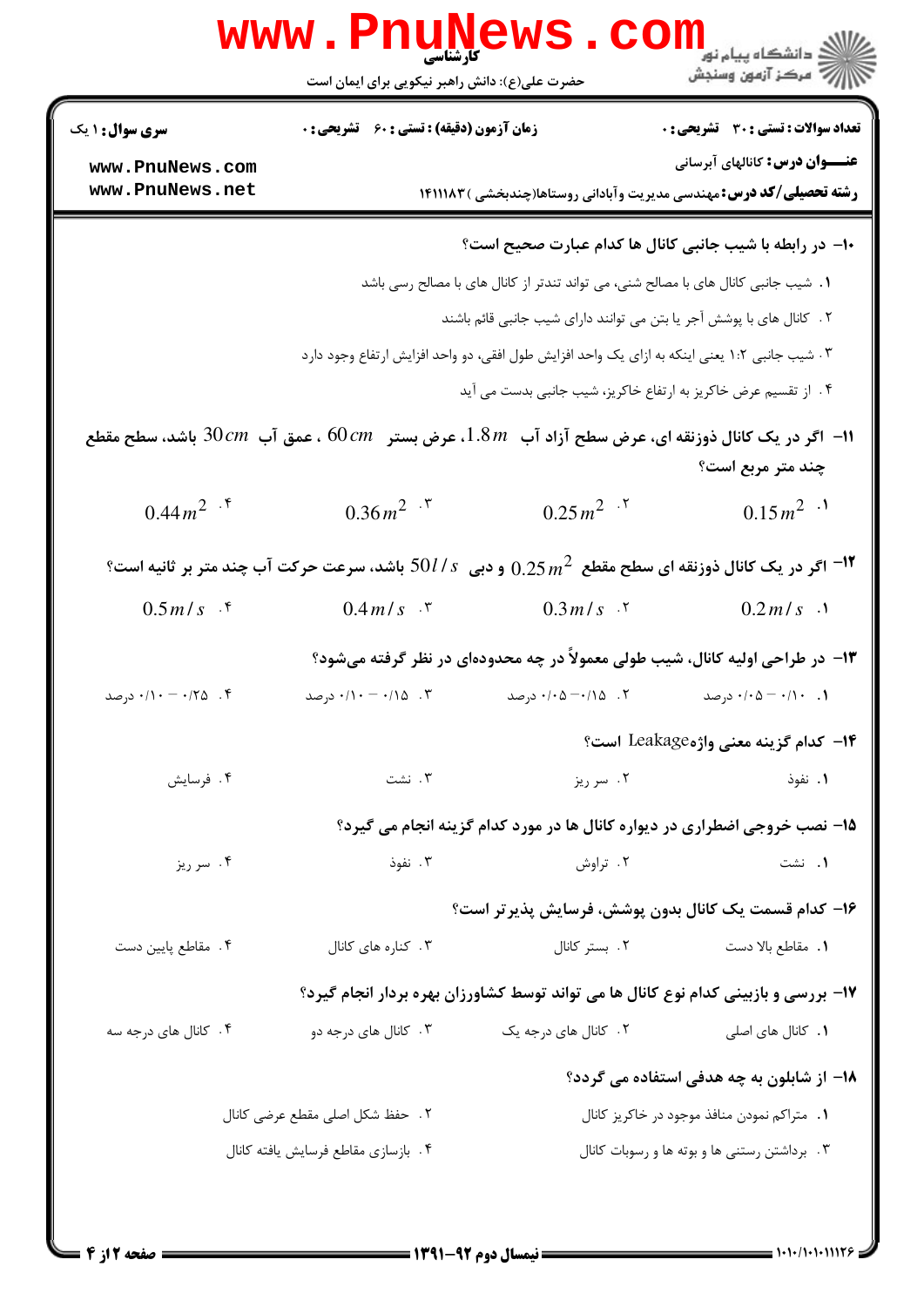|                                                                                                                         | <b>WWW.PHUINE</b><br>حضرت علی(ع): دانش راهبر نیکویی برای ایمان است                                               |                                                                                | ≦ دانشڪاه پيام نور<br>7- مرڪز آزمون وسنڊش                                                                           |
|-------------------------------------------------------------------------------------------------------------------------|------------------------------------------------------------------------------------------------------------------|--------------------------------------------------------------------------------|---------------------------------------------------------------------------------------------------------------------|
| <b>سری سوال : ۱ یک</b>                                                                                                  | <b>زمان آزمون (دقیقه) : تستی : 60 ٪ تشریحی : 0</b>                                                               |                                                                                | <b>تعداد سوالات : تستی : 30 ٪ تشریحی : 0</b>                                                                        |
| www.PnuNews.com<br>www.PnuNews.net                                                                                      |                                                                                                                  |                                                                                | <b>عنـــوان درس:</b> کانالهای آبرسانی<br><b>رشته تحصیلی/کد درس:</b> مهندسی مدیریت وآبادانی روستاها(چندبخشی )۱۴۱۱۱۸۳ |
|                                                                                                                         | ۱۹- ً بخش زیرین ترانشه ای که جهت کاهش نفوذ پذیری جداره های کانال حفر میشود، باید تقریباً چند سانتیمتر پایینتر از |                                                                                | سطح زمین مجاور باشد؟                                                                                                |
| $40cm$ . $\zeta$                                                                                                        | $30 cm$ $\cdot$ $\cdot$                                                                                          | $20cm$ $\cdot$ $\cdot$                                                         | $10cm$ .                                                                                                            |
|                                                                                                                         |                                                                                                                  |                                                                                | ۲۰- نشانه گذاری با میخ های چوبی در مرمت نشت کانال، در چه مکان های قرار می گیرد؟                                     |
|                                                                                                                         |                                                                                                                  | ۰۱ در آغاز نشت در کف کانال و خروجی نشت در دیواره بیرونی کانال                  |                                                                                                                     |
|                                                                                                                         |                                                                                                                  |                                                                                | ۰۲ در ابتدای نشت در بستر کانال و خروجی نشت در زیر کانال                                                             |
|                                                                                                                         |                                                                                                                  |                                                                                | ۰۳ در آغاز نشت در کف کانال و خروجی نشت در زیر کانال                                                                 |
|                                                                                                                         |                                                                                                                  | ۰۴ در ابتدای نشت در بستر کانال و خروجی نشت در دیواره بیرونی کانال              |                                                                                                                     |
| <b>۲۱</b> - در روش افزایش گنجایش کانال (از طریق بازسازی دیواره های آن) ضخامت لایه های خاکریزی دیواره کانال چند سانتی¤تر |                                                                                                                  |                                                                                | است؟                                                                                                                |
| $20 - 30$ cm $\cdot$ *                                                                                                  | $15 - 25 \, \text{cm}$ .                                                                                         | $10 - 15$ cm $\cdot$ $\cdot$                                                   | $5 - 10cm$ .                                                                                                        |
|                                                                                                                         | ۲۲-۔ در مراحل شکل دھی مجدد یک مقطع عرضی فرسایش یافته، کدام مورد بدون تغییر باقی میماند؟                          |                                                                                |                                                                                                                     |
|                                                                                                                         | ۰۲ عرض بستر کانال                                                                                                |                                                                                | ۰۱ پهناي رأس كانال                                                                                                  |
|                                                                                                                         | ۰۴ پهناي تاج ديواره كانال                                                                                        |                                                                                | ۰۳ شیب های جانبی کانال                                                                                              |
|                                                                                                                         |                                                                                                                  |                                                                                | <b>۲۳</b> - احداث شیب شکن به چه منظوری است؟                                                                         |
|                                                                                                                         | ۰۲ کاهش سرعت جريان                                                                                               |                                                                                | 1. كاهش دبى كانال                                                                                                   |
|                                                                                                                         | ۰۴ کاهش شیب طولی کانال                                                                                           |                                                                                | ۰۳ کاهش شیب جانبی کانال                                                                                             |
|                                                                                                                         | ۲۴- در خصوص کانال های بدون پوشش و پوشش دار متناظر با هم، کدام عبارت صحیح است؟                                    |                                                                                |                                                                                                                     |
|                                                                                                                         |                                                                                                                  | 1. سرعت جریان در کانال پوشش دار بیشتر از کانال بدون پوشش است                   |                                                                                                                     |
|                                                                                                                         |                                                                                                                  | ٢. شیب کانال بدون پوشش می تواند بیشتر از کانال پوشش دار باشد                   |                                                                                                                     |
|                                                                                                                         |                                                                                                                  | ۰۳ برای انتقال دبی یکسان، سطح مقطع کانال بدون پوشش کوچکتر از کانال پوششدار است |                                                                                                                     |
|                                                                                                                         |                                                                                                                  | ۰۴ زبری، مقاومت در برابر جریان، کانال بدون پوشش کمتر از کانال پوشش دار است     |                                                                                                                     |
|                                                                                                                         | ۲۵- برای مکان هایی که نیروی کاری زیاد و هزینه های تأمین مصالح پایین باشد، چه نوع پوششی مناسب است؟                |                                                                                |                                                                                                                     |
|                                                                                                                         | ۰۲ بتن                                                                                                           |                                                                                | ۰۱ پلاستیک                                                                                                          |
|                                                                                                                         | ۰۴ سیمان شنبی                                                                                                    |                                                                                | ۰۳ سنگ و ملاط ماسه سیمان                                                                                            |